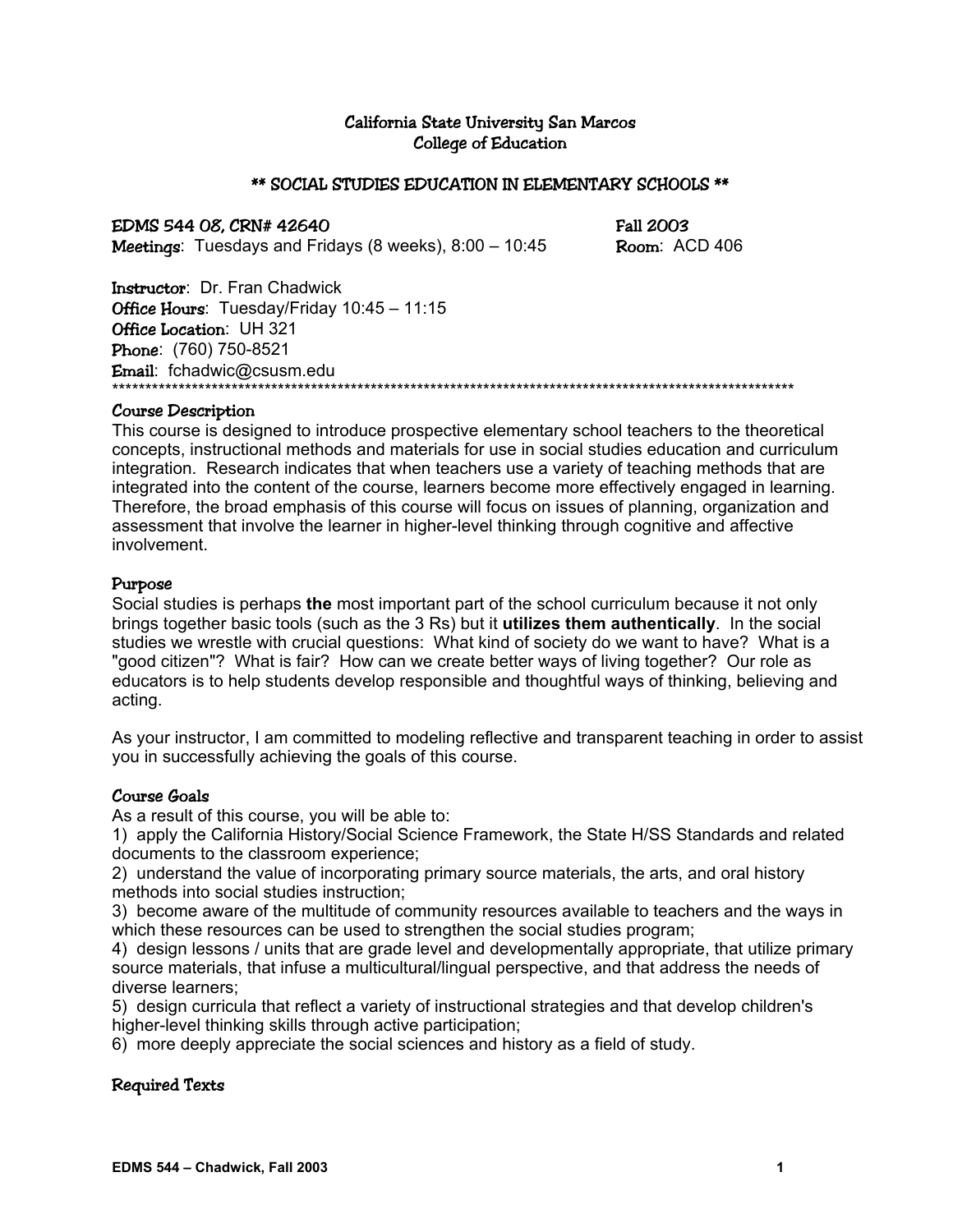- CSDE. (2000). History-Social Science Framework (for California Public Schools K-12). Sacramento, CA. (H/SS) www.cde.ca.gov/cilbranch/cfir/hsssbeup.pdf
- Turner, T. N. (1999). Essentials of Classroom Teaching: Elementary Social Studies. Boston: Allyn and Bacon. (T)

## **Recommended Texts**

- San Diego County Office of Education (2001). Pages of the Past: K-6 Literature Aligned to H/SS Standards. (PP)
- California Geographic Alliance North (2000). California Atlas. George Cram Company, Inc. (CA)

*Additional readings from previously purchased, Successful Inclusive Teaching by Joyce Choate and handouts provided by the instructor will be required.* 

## Professionalism/Dispositions (*see profetssionalism rubric*)

Because this course is part of an accredited program that leads to professional certification, student are expected to demonstrate behavior consistent with a professional career. In particular students must:

1. Attend all class meetings. More than one absence will lower your grade in the following manner: the final grade will drop by one-third letter for every absence. The College of Education Attendance Policy (stated on page 7) will be followed. Serious illness or other emergencies will be evaluated on a case by case basis. If you will miss a class session*,* please notify the instructor in writing (email) as soon as possible.

2. Arrive on time just as you would at a school site. Late arrivals to and early departures from class **will alter the final grade**.

3. Prepare carefully for class. Be ready to discuss readings and assignments thoughtfully. All voices are valued in our classroom community. Please be sure we get to hear your thoughts on the topics we cover.

4. Complete all assignments on time. Late assignments will receive a 20% reduction in points for each day late. Occasionally a student may be asked to revise an assignment. If so, the revised work must be submitted no later than one week after it was returned and may not be eligible for full credit. If you are absent when an assignment is due, you may submit the work via email (except for Physical Model) so that it is not counted late. Receipt of the assignment will be returned by the instructor (please request return receipt from your toolbar)

5. Interact professionally and collaborate responsibly with your colleagues. Teacher education is a professional preparation program and students will be expected to adhere to standards of dependability, academic honesty and writing achievement.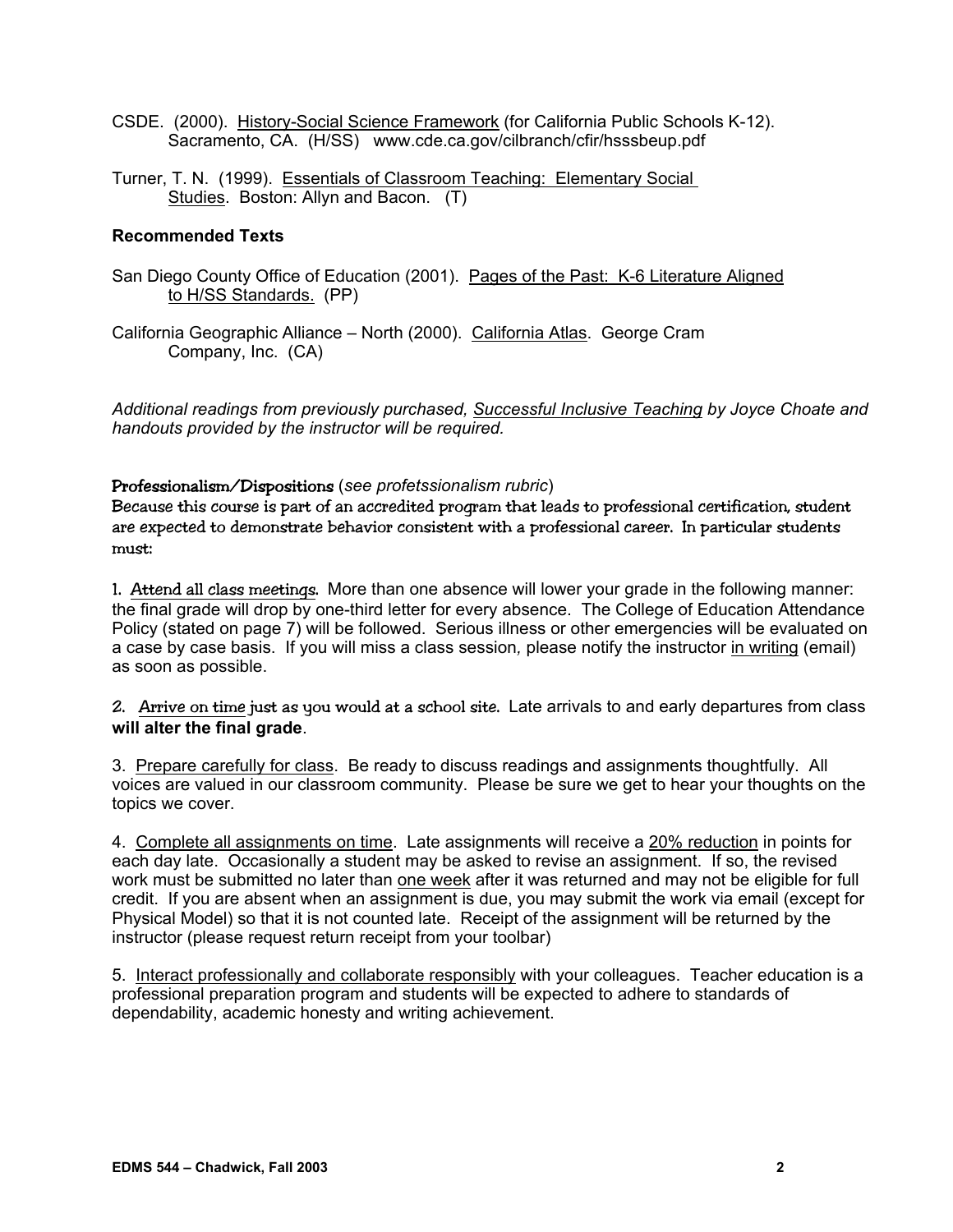|                                | <b>Excellent 4</b>                                                                                                                                                                                                                                                                                                                   | Acceptable 3                                                                                                                                                                                                                                        | Unacceptable 1-2                                                                                                                                                                                                                   | <b>Score</b> |
|--------------------------------|--------------------------------------------------------------------------------------------------------------------------------------------------------------------------------------------------------------------------------------------------------------------------------------------------------------------------------------|-----------------------------------------------------------------------------------------------------------------------------------------------------------------------------------------------------------------------------------------------------|------------------------------------------------------------------------------------------------------------------------------------------------------------------------------------------------------------------------------------|--------------|
| Attitude                       | Consistently displays a positive<br>attitude. May offer constructive<br>criticism and include alternatives that<br>show initiative.                                                                                                                                                                                                  | Displays a positive attitude. May<br>offer constructive criticism and<br>include alternatives that show<br>initiative.                                                                                                                              | Seldom has a positive<br>attitude. Often is critical.<br>Does not offer alternative<br>solutions to criticism.                                                                                                                     |              |
| Participation                  | Attends every class, always on time<br>and well prepared, never leaves early.<br>Gives closest attention to class<br>activities and speakers.                                                                                                                                                                                        | Attends every class, on time and<br>prepared, never leaves early.<br>Gives most attention to class<br>activities and speakers.                                                                                                                      | Is not always ready when<br>class time begins. Doesn't<br>give full attention in class;<br>sometimes talks when others<br>are speaking.                                                                                            |              |
| Professionalism                | Consistently behaves, talks and works<br>in a professional manner, regardless of<br>task/topic.                                                                                                                                                                                                                                      | Most of the time, behaves, talks<br>and works in a professional<br>manner, regardless of task or<br>topic.                                                                                                                                          | Seldom behaves, talks, and<br>works in a professional<br>manner, regardless of task or<br>topic.                                                                                                                                   |              |
| Collaboration                  | Consistently listens to, shares with,<br>and supports the efforts of others.<br>Tries to keep people working well<br>together.                                                                                                                                                                                                       | Most of the time listens to,<br>shares with, and supports the<br>efforts of others, but sometimes<br>is not a good team member.                                                                                                                     | Rarely listens to, shares with,<br>or supports the efforts of<br>others. Is often not a good<br>team member.                                                                                                                       |              |
| Contributions                  | Consistently provides useful ideas;<br>always stays focused on the task.<br>Exhibits a lot of effort and valuable<br>contributions.                                                                                                                                                                                                  | Most of the time provides useful<br>ideas; stays focused most of the<br>time. A satisfactory group<br>member who does what is<br>required.                                                                                                          | Rarely provides useful ideas;<br>not always focused.<br>Reluctant to participate. Lets<br>other take charge.                                                                                                                       |              |
| Disposition toward<br>teaching | Consistently demonstrates concern in<br>learning to teach all children. Always<br>demonstrates strong commitment<br>toward developing (a) an<br>understanding of children, (b) teaching<br>strategies, and (c) knowledge of the<br>CA Standards for the Teaching<br>Profession (CSTP) and Teacher<br>Performance Expectations (TPE). | Most of the time demonstrates<br>concern in learning to teach all<br>children. Often demonstrates<br>commitment toward developing<br>(a) an understanding of children,<br>(b) teaching strategies, and (c)<br>knowledge of the CSTP's and<br>TPE's. | Rarely shows concern in<br>learning to teach all children.<br>Rarely demonstrates<br>commitment toward<br>developing (a) an<br>understanding of children, (b)<br>teaching strategies, and (c)<br>knowledge of CSTP's and<br>TPE's. |              |
| Leadership                     | Shows strength through leadership in<br>different class activities                                                                                                                                                                                                                                                                   | Effectively participates and<br>contributes, but rarely shows<br>leadership qualities.                                                                                                                                                              | Does not show leadership in<br>any area of class.                                                                                                                                                                                  |              |

## **Professionalism/Dispositions Rubric**

## **California Commission on Teacher Credentialing**

## **Standards Alignment:**

The course objectives, assignment, and assessments have been aligned with the CTC standards for the Multiple Subjects Credential. Please be sure to incorporate artifacts from this class into your final comprehensive portfolio. The following standards are addressed in this class:

## Primary Standards

- 3: Relationships Between Theory and Practice
- 4: Pedagogical Thought and Reflective Practice
- 5: Equity, Diversity, and Access to the Core Curriculum
- 8: Pedagogical Preparation for Subject-Specific Content Instruction

## **Secondary Standards**

- 6: Opportunities to Learn and Reflect on Teaching in all Subject Areas
- 7: Preparation to Teach Reading-Language Arts
- 9: Using Computer-Based Technology in the Classroom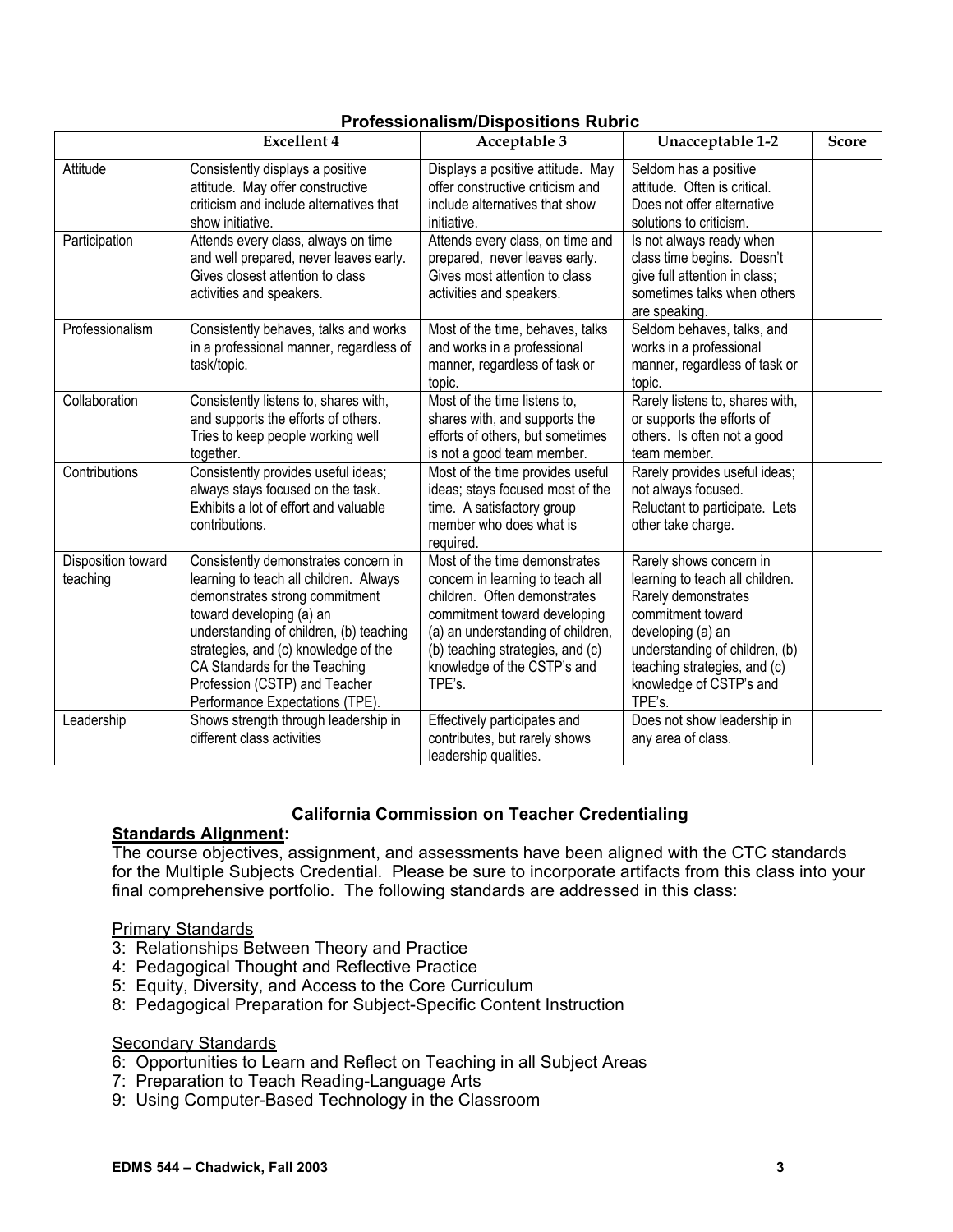- 10: Preparation for Learning to Create a Supportive, Healthy Environment for Student Learning
- 11: Preparation to Use Educational Ideas and Research
- 12: Professional Perspectives Toward Student Learning and the Teaching Profession
- 13: Preparation to Teach English Learners
- 14: Preparation to Teach Special Populations in General Education Classrooms

## **Teacher Performance Expectation (TPE) Competencies:**

This course is designed to help teachers seeking the Multiple Subjects Credential to develop the skills, knowledge, and attitudes necessary to assist schools and districts in implementing effective programs for all students. The successful candidate will be able to merge theory and practice in order to realize a comprehensive and extensive educational program for all students. The following TPEs are addressed in this course:

## Primary Emphasis:

TPE 1a: Subject Specific pedagogical Skills for a MS Teaching Assignment

- TPE 2: Monitoring Student Learning During Instruction
- TPE 4: Making Content Accessible
- TPE 5: Student Engagement

TPE 6: Developmentally Appropriate Teaching Practices

- TPE 6 a & b: Developmentally Appropriate Practices in Grades K-3 and 4-8
- TPE 9: Instructional Planning
- TPE 10: Instructional Time

## Secondary Emphasis:

## TPE 3: Interpretations and Use of Assessments

- TPE 6d: Developmentally Appropriate Practices for Special Education
- TPE 7: Teaching English Learners
- TPE 8: Learning About Students
- TPE 11: Social Environment
- TPE 12: Professional, Legal, and Ethical Obligation
- TPE 13: Professional Growth
- TPE 14: Technology
- TPE 15: Issues of Social Justice and Equity

## **CLAD Competencies** supported by this course:

- Part 3: Culture and Cultural Diversity
- I.A. Definitions of culture
- I.C. Intragroup differences
- I.D. Physical geography and its effects on culture
- II.A What teachers should learn about their students
- II.B. How teachers can learn about their students
- II.C. How teachers can use what they learn about their students (culturally responsive pedagogy)
- III.A. Concepts of cultural contact
- III.D. Strategies for conflict resolution
- IV.A. Historical perspectives
- IV.B. Demography
- IV.C. Migration and Immigration

The Standards, Teacher Performance Expectations and CLAD Competencies identified above are addressed in EDMS 544 through class discussions, activities, oral/visual presentations, and written assignments.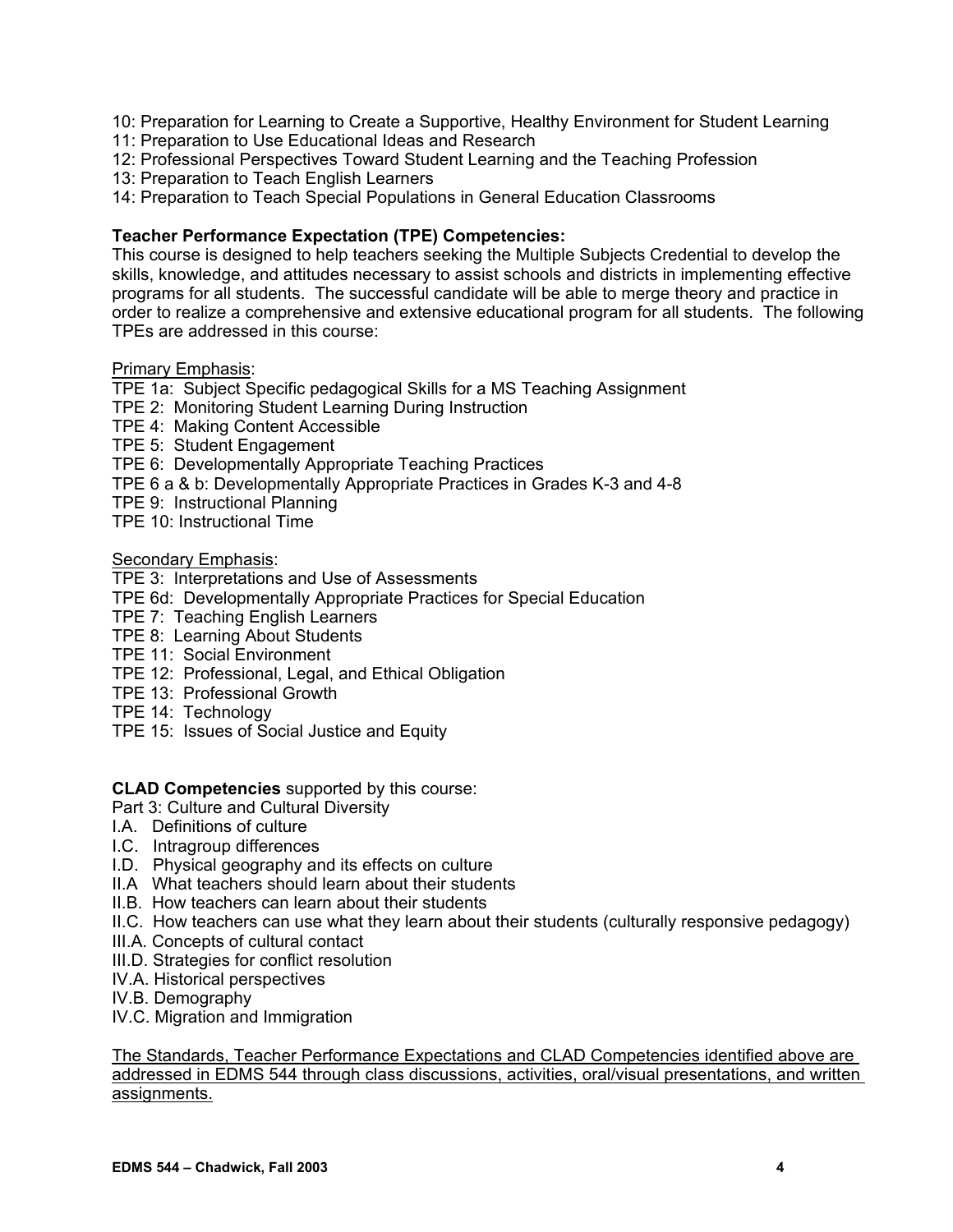## **ASSIGNMENTS**

*Detailed instructions for some course assignments will also be handed out in class.* 

## Reading Response Journal 20%

*(TPEs addressed through this assignment are: 1a, 2, 3, 4, 5, 6, 6a, 6b, 6d, 7, 8, 9, 10, 11, 12)* 

The assigned readings provide an important foundation for your increasing understanding of how to effectively teach social studies. To aid you in remembering the readings, and assist you with meaningful class participation, you are asked to respond to each reading assignment by coming to class with an entry in your reading response journal (Blue Book) summarizing key points from the assigned reading for that day. Response journals will be checked randomly and may be collected at the professor's discretion. Response journals may also be referenced by you to answer open-ended questions/quizzes about assigned readings. Please structure each page with:

- (1) reading identification (T:8, for example),
- (2) key points from the reading (you may include graphics),
- (3) a paragraph towards the bottom that connects the reading to your perspectives/ experience,
- (4) one question that the reading assignment prompts you to ask at this time.

# **Finding the** Social Studies in You! A Physical Model Pass/Fail

*(TPEs addressed through this assignment are: 1a, 4, 6a, 6b, 7, 8, 11)* 

Have you ever tried to explain who you are through six of the social studies disciplines? For this assignment you will reintroduce yourself to a group in our class by creating a physical model that illustrates aspects of you through each of the disciplines. You may use photographs, drawings, cut-outs, objects, your imagination, etc. This activity models a way to engage your students, and will demonstrate your understanding of the disciplines. Aim to present for 4-5 minutes.

## **The following assignments will link together and create a well developed social studies unit plan.**

## Internet Resource Investigation 10%

*(TPEs addressed through this assignment are: 1a, 4, 5, 6a, 6b, 9, 14)* 

The Internet provides teachers and their students with vastly increased access to information – yet issues of quality and usefulness must be considered. For this assignment, you will explore several History/Social Science sites on the World Wide Web, evaluate them, and find two additional sites that enhance your social studies unit. (more details to come)

## $\approx$  Book Chat  $20\%$

*(TPEs supported through this activity are: 1a, 4, 5, 6a, 6b, 7, 9, 15)* 

A wealth of children's literature exists that strongly supports the state standards for teaching social studies. For this assignment you will select *one book* from *Pages of the Past* appropriate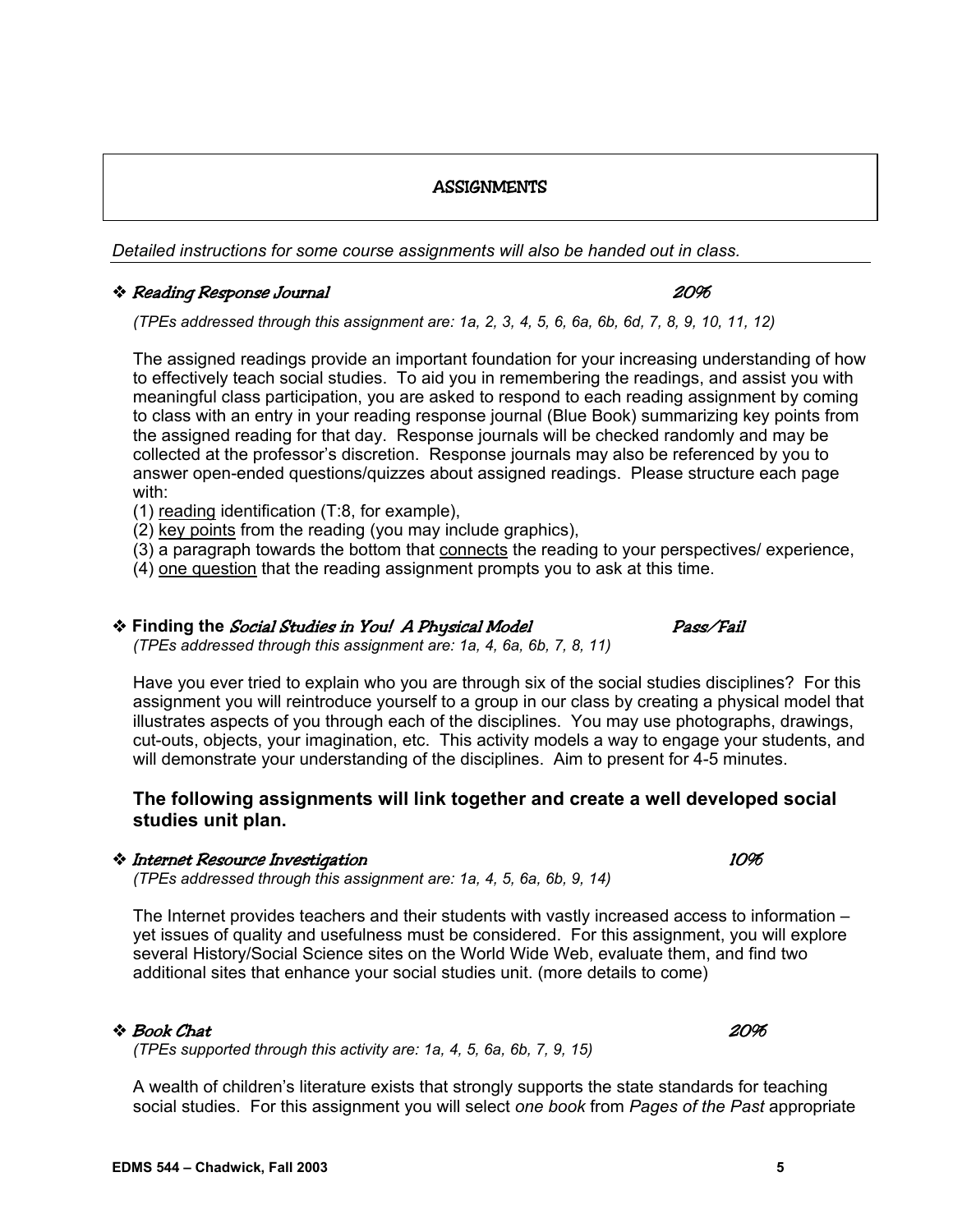for the grade level unit you are developing. You will be required to present your book and explain how it can be used to advance children's thinking about key social studies concepts. Your handout will include a lesson plan that incorporates your book. (more details to come)

## Community Resource / Field Trip Project 20%

*(TPEs supported through this assignment are: 1a, 2, 3, 4, 5, 6a, 6b, 7, 9, 10, 13)* 

In this assignment you will explore and share information about a field trip site in San Diego County. By designing a variety of pre, during, and post-trip teaching activities, as well as questions you might ask during the visit, you will be able to plan an educational (rather than purely recreational) field trip. (more details to come)

## Oral History Project 20%

*(TPEs supported through this assignment are: 1a, 2, 3,4, 5, 6a, 6b, 7, 8, 9, 10, 11)* 

Collecting oral histories is an exciting way to help children understand that "history" is found all around us and is being continually created. In this project, you will conduct an oral history interview about a topic that relates to your social studies unit.

To support your interview, you will bring to class on the designated day a primary source object (artifact, document, photographs, etc.) of significance to the person/topic of the interview. We will then create a "classroom museum"

## *Mock Interview Assignment* 10%

*(TPEs supported through this assignment are: 1a, 4, 5, 6a, 6b, 9, 13)* 

Imagine you are at a job interview and were just asked: "How will you teach social studies in your classroom?" Knowing how to teach and structure learning in social studies, and then being able to express your understanding, can be two different abilities. In order to help you eloquently articulate the knowledge you have gained through this course, as well as enhance your educational philosophy, you will participate in a mock interview. Be prepared to describe at least five (5) of the most important concepts or ideas you have learned in EDMS 544. It is suggested that you have quotes from the reading to support your responses.

| <b>Graded Assignments &amp; Participation</b> | Percentage |
|-----------------------------------------------|------------|
| Professionalism                               | 20%        |
| Reading Response Journal                      | 20%        |
| Self Model                                    | P/F        |
| Internet Investigation                        | 10%        |
| <b>Book Chat</b>                              | 20%        |
| <b>Community Field Trip</b>                   | 20%        |
| <b>Oral History Project</b>                   | 20%        |
| Mock Interview                                | 10%        |
|                                               | 100%       |

Grading Rubric: "A" Students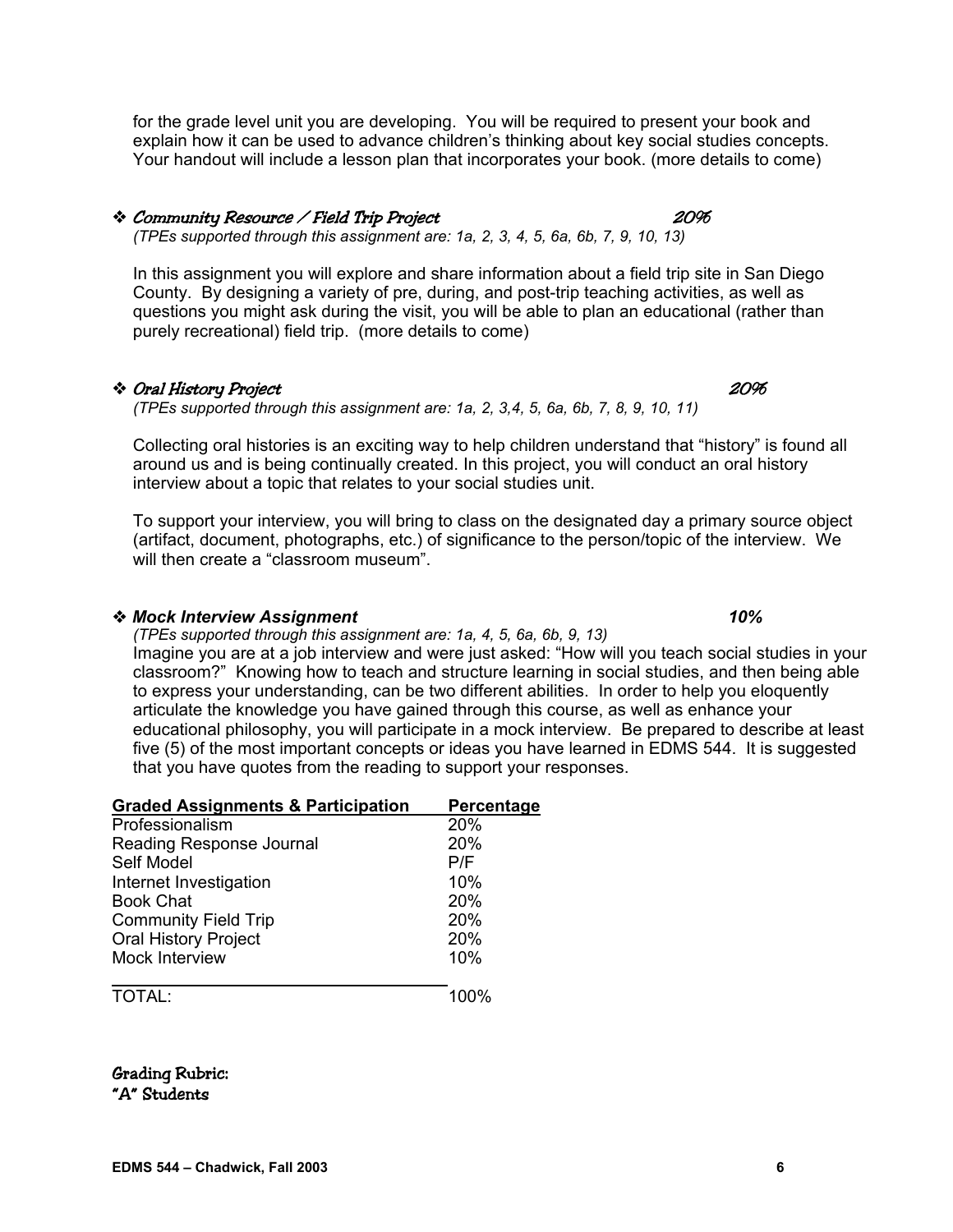1. Demonstrate serious commitment to their learning, making full use of the learning opportunities available and searching out the implications of their learning for future use.

2. Complete all assignments thoroughly and thoughtfully, receiving 3.5-4.0 average on all assignments.

3. Make insightful connections between all assignments and their developing overall understanding of social studies concepts; they continually question and examine assumptions in a genuine spirit of inquiry.

4. Students show high level achievement of course goals.

## "B" Students

1. Simply comply with the course requirements and expectations.

2. Complete all assignments, usually thoroughly and thoughtfully, receiving 2.7 -3.4 average on all assignments.

3. Usually connect assignments to their developing overall understanding of social studies concepts; may be satisfied with accepting their learning as it is received without deeply examining assumptions or seeking a higher level of understanding of the implications.

4. Students show reasonable achievement of course goals.

## "C" Students

1. Demonstrate an inconsistent level of compliance to course requirements and expectations. 2. Complete all assignments with limited thoroughness and thoughtfulness, receiving 1.7-2.6 average on all assignments.

3. Make limited connections between assignments and their developing overall understanding of social studies concepts; may not be open to examining assumptions or implications and may actually dismiss the importance of the understanding of social studies concepts.

4. Attempt, but show limited progress in achieving course goals.

## **"D/F" Students**

Fail to meet the minimum requirements of a C. The specific grade will be determined based on a rate of assignment completion, attendance, etc.

## **NOTES**

Students must meet the attendance requirements for the grade described. Attendance is a prerequisite for earning a particular grade.

Students falling in between grade levels will earn a "+" or "-",depending on where they meet the criteria most fully.

You must maintain a B average (3.0 GPA) in your teacher education courses to receive a teaching credential from the State of California.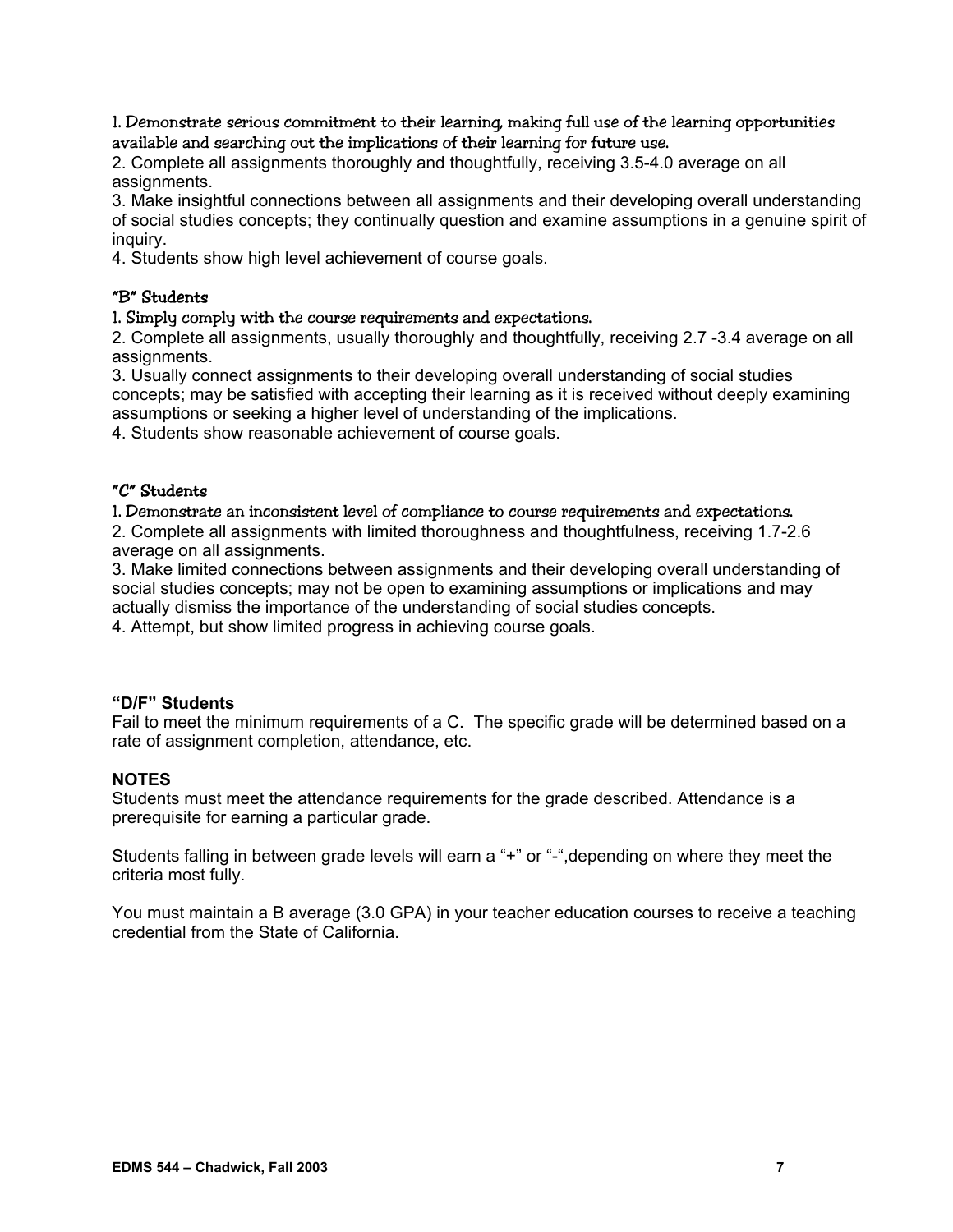## California State University San Marcos COLLEGE OF EDUCATION

## **Mission Statement**

The mission of the College of Education Community is to collaboratively transform public education by preparing thoughtful educators and advancing professional practices. We are committed to diversity, educational equity, and social justice, exemplified through reflective teaching, life-long learning, innovative research, and ongoing service. Our practices demonstrate a commitment to student centered education, diversity, collaboration, professionalism, and shared governance. *(adopted by COE Governance Community October, 1997)*

## **Attendance Policy**

Due to the dynamic and interactive nature of courses in the College of Education, all students are expected to attend all classes and participate actively. At a minimum, students must attend more than 80% of class time, or s/he **may not receive a passing grade** for the course at the discretion of the instructor. Individual instructors may adopt more stringent attendance requirements. Should the student have extenuating circumstances, s/he should contact the instructor as soon as possible. *(Approved: 12/19/97)*

## **CLAD Infusion**

In 1992, the College of Education voted to infuse Cross-cultural, Language and Academic Development (CLAD) competencies across the curriculum. The CLAD competencies are attached to the syllabus and the competencies covered in this course are highlighted.

## **Disabled Student Services Office**

Students with disabilities requiring reasonable accommodations must be approved for services through the Disabled Student Services Office (DSS) in Craven Hall 5205 at (760) 750-4905 or TTY (760) 750-4909. Eligible students may contact John Segoria during his office hours or in a more private setting in order to ensure confidentiality.

## **Statement on Plagiarism**

Any evidence of cheating or plagiarism (defined as presenting the words or ideas of others as your own) will result in a failing grade for that assignment and a letter regarding the incident to be placed in your file in the Dean of Student's Office. Please read "Academic Honesty" in Academic Regulations and CSUSM Policies (found in your catalog or student handbook) and see me if you have any more questions about what constitutes plagiarism or cheating. Note that on written assignments exact quotes must be placed in quotation marks. All quoted and paraphrased work must be cited in the text.